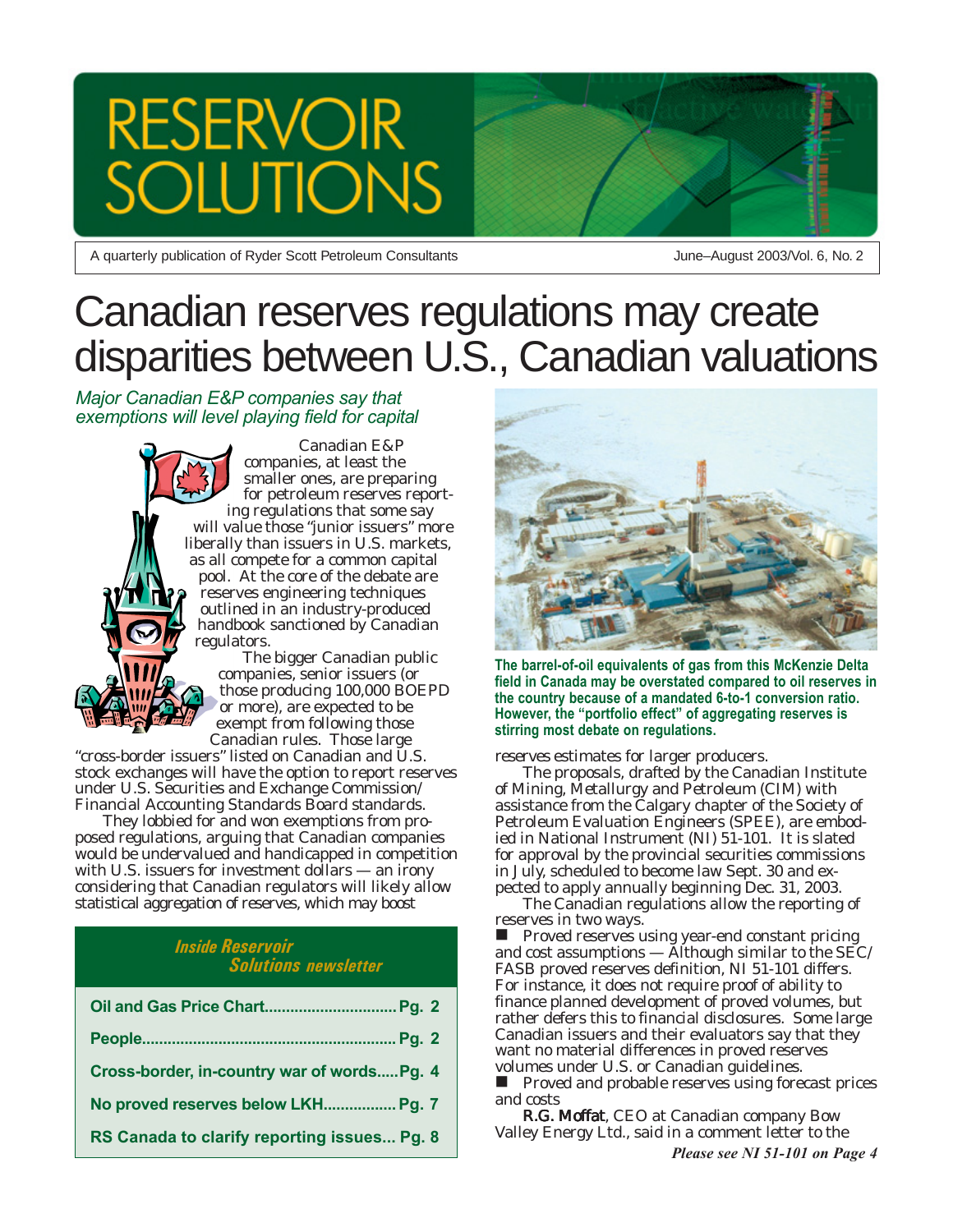### *Reservoir Solutions*

# People



## Engineer joins RS, five promoted

Ed Gibbon recently joined Ryder Scott as a petroleum engineer. Besides working for the firm as a contract engineer, he most recently was vice president of reservoir engineering at Harken

### **Publisher's Statement**

*Reservoir Solutions* newsletter is published quarterly by Ryder Scott Company LP Petroleum Consultants. Established in 1937, the reservoir evaluation consulting firm performs more than 1,000 studies a year. Ryder Scott has issued reports on more than 200,000 wells or producing entities in North America.

The firm has also evaluated hundreds of international oil and gas properties involving thousands of wells. Ryder Scott multidisciplinary studies incorporate geophysics, petrophysics, geology, petroleum engineering, reservoir simulation and economics. With 117 employees, including 66 engineers and geoscientists, Ryder Scott has the capability to complete the largest, most complex reservoirevaluation projects in a timely manner.

### Board of Directors

Ronald Harrell Chairman and CEO Don P. Roesle President and COO John E. Hodgin Exec. V. President

Larry T. Nelms Managing Senior V.P. Fred P. Richoux Managing Senior V.P.

### *Reservoir Solutions*

Editor: Mike Wysatta Business Development Manager

Ryder Scott Company LP 1100 Louisiana, Suite 3800 Houston, Texas 77002-5218 Phone: 713-651-9191; Fax: 713-651-0849 Denver, Colorado; Phone: 303-623-9147 Calgary, AB, Canada; Phone: 403-262-2799 E-mail: info@ryderscott.com Web site: www.ryderscott.com



**Gibbon Connor McBride Krieger Stell Savoie**



Energy Corp. from 2000 to 2002. Gibbon held the same position at Tatham Offshore Inc. from 1993 to 1998. He was president of IDM Engineering Inc. from 1983 to 1993.

Gibbon specializes in integrated reservoir studies; evaluation of reserves, field performance and economics; well-test analysis; enhanced oil recovery projects; acquisition appraisals; prospect analyses; development planning; litigation support and expert witness testimony.

He graduated from the Colo-



rado School of Mines in 1968 with a BS degree in petroleum engineering. He is a registered professional engineer in Texas and Louisiana and a member of the Society of Petroleum Engineers and Society of Petroleum Evaluation Engineers.

Petroleum engineers Larry Connor, Doug McBride, Gary Krieger and Mike Stell were promoted from vice presidents to senior vice presidents.

Dick Savoie, petroleum engineer, was promoted to vice president.



**The historical price chart shows published, monthly-average, cash market prices for WTI crude at Cushing (NYMEX), Brent crude and Henry Hub gas.**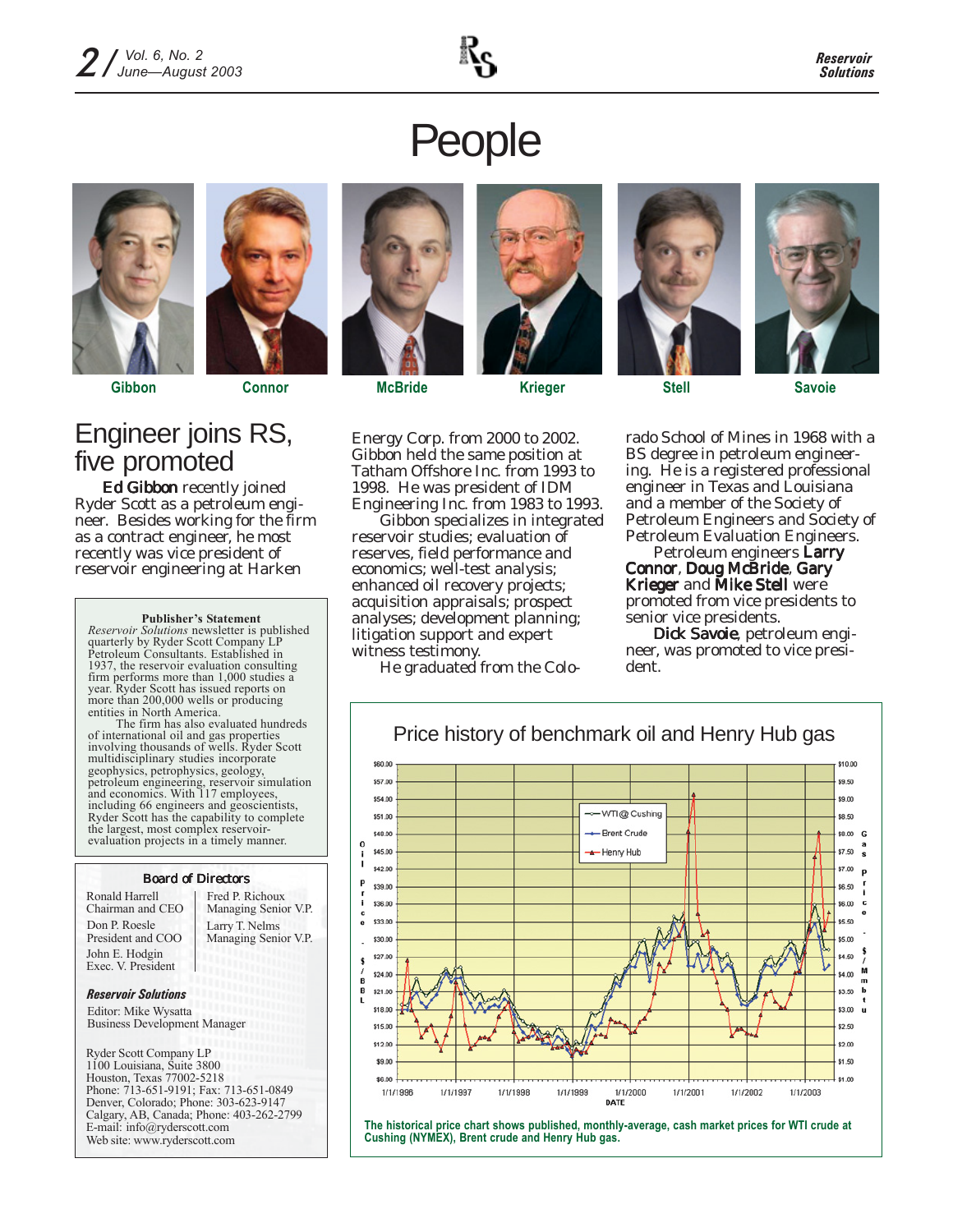



Veteran petroleum engineering consultant Chapman Cronquist donated his professional library to Ryder Scott. He collected the books and papers, some rare, over more than 40 years. They weigh 1,500 pounds and take up 40 feet of shelf space. "Ryder Scott and Chap have been friends for many years. We appreciate his generosity," said Ron Harrell, CEO.



Comments of Dan Olds, petroleum engineer, were published in an April 17 Dow Jones news service article

on FAS 143, a new accounting standard for plugging and abandonment costs. The article stated that the first quarter of 2003 could produce much higher charges for some companies as they adjust past accounting. Olds said, "The process to calculate this liability is very complex. The thing that's really scary about it is that next year, you do it all over again."

The Minerals Management Service recently proposed a royalty relief program for deep gas wells drilled on the Gulf of Mexico shelf. Relief of up to 25 Bcf may be earned for wells drilled below 15,000 ft or 18,000 ft on new or existing leases. Under certain circumstances, credits can be earned for dry holes. "This program is somewhat unique in that although it is currently in the public comment stage and not



expected to be ratified until fall 2003, it is expected to be retroactive to wells spudded on or after March 26, 2003," said Olds. Ryder Scott anticipates that several clients will be eligible to earn credits. For more information, contact Olds at dan\_olds@ryderscott.com.



President Don Roesle is program chairman for the Oil and Gas Property Portfolios, June 25-26, at the Fairmont Palliser Hotel in Calgary. He will present "International Best Practices in Estimating Fair Market Value" on Thursday, June 26, at 10 a.m. "Fair market value is a building block in the effective management of a property portfolio," he said. **Roesle**



**Ryder Scott employees and contractors stand in front of a house in April after making repairs and donating \$1,600 for materials, marking the second year of participation in the Houston Sheltering Arms program. The house, owned by widow Gladys Smith, was damaged by the Allison storm.**



Ryder Scott planned to upgrade all downloadable Reservoir Solutions freeware programs for posting in June at www.ryderscott.com. "The changes have been made to facilitate ease of use and to make the user interfaces more intuitive," said developer James Latham, vice president. New Web site offerings<br>
Ryder Scott planned to<br>
upgrade all downloada<br>
Reservoir Solutions for anting

The Gas Material Balance will feature automatic calculation of original gas in place. The ResGAS program will segregate extraction fractions for CO<sub>2</sub> and N<sub>2</sub> and feature new calculation tests to ensure that entered gas mole percents total 100 percent. Latham has also converted heatingvalue calculations for separator and residue gas to a gross basis rather than a net one. Also, users will be able to enter separate recovery factors for condensate.

All programs will have protected worksheets with enhanced navigation. Users will simply tab or press enter to move from one input cell to the next.

The new corporate brochure in PDF format is posted for downloading in the What's New section of the site. A listing of available services is on the back page. To receive a hard copy, contact **Mike Wysatta**, business development manager, at mike\_wysatta@ryderscott.com.





Ron Harrell, CEO, presented the "Ten Commandments for Reserves Reporting to the SEC" at a ChevronTexaco reserves forum last May. The presentation is posted in the What's New section of the Web site.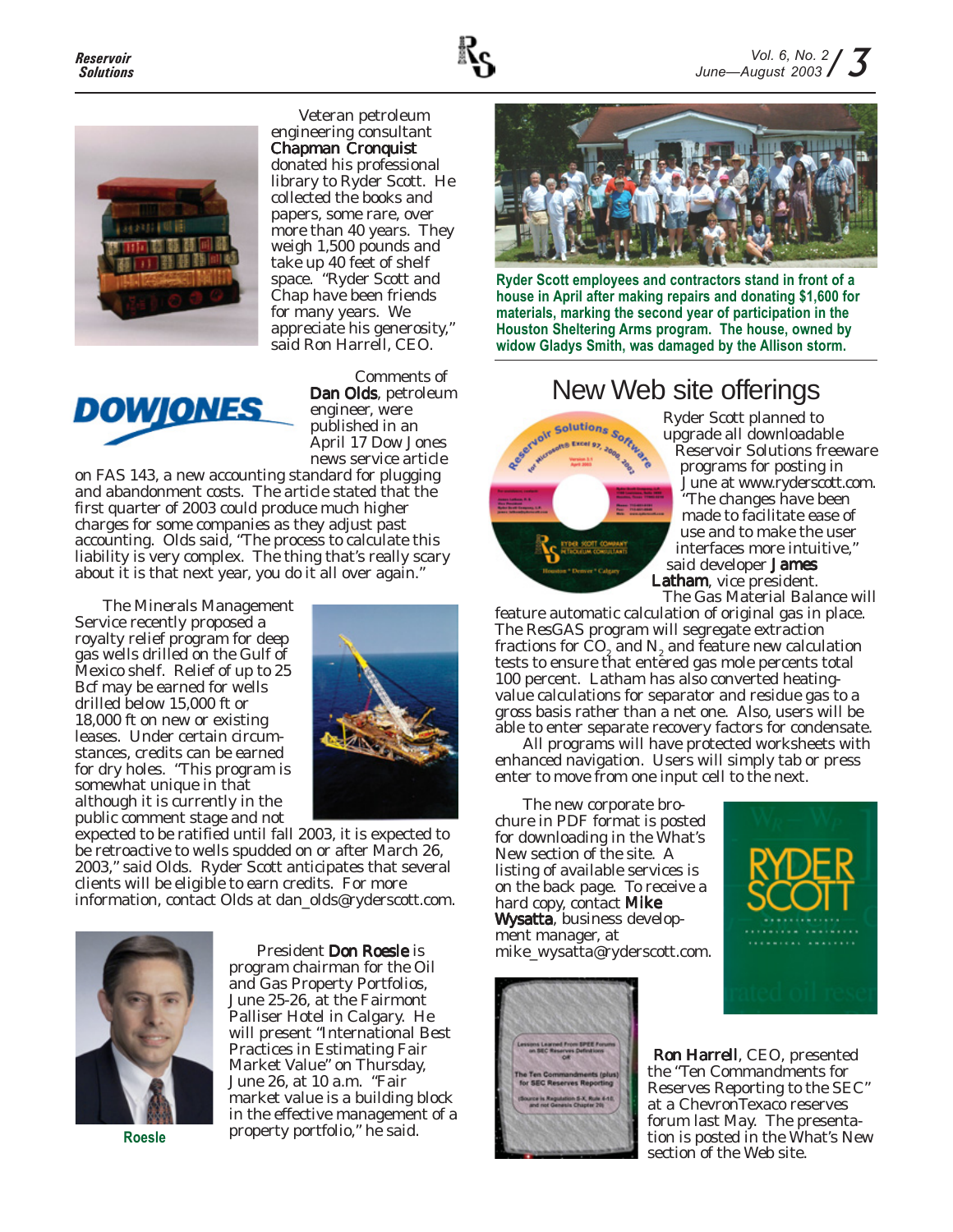## *NI 51-101—Cont. from Page 1*

securities commissions, "The use of two definitions of proved reserves will very likely result in much confusion arising particularly in the eyes of investors."

## Independent audit a must

Some juniors and seniors alike have said that the real reason for the battle with lawmakers to get exemptions is that seniors did not want to be required to use independent consultants to annually evaluate or audit reserves. Seniors are expected to be exempt; juniors are not.

"That was the No. 1 reason. It was not even a hidden agenda," said a vice president of one of the senior issuers in Canada. Under NI 51-101, junior companies will be required to use qualified reserves consultants for year-end 2003 to independently audit or evaluate at least 75 percent of proved plus probable reserves using projected prices and costs and discounted at 10 percent. The remaining balance will be independently reviewed — a more limited investigation than an evaluation or audit.

While this provision, on the surface, is contrary to laissez-faire policies, virtually all juniors and seniors already use third-party reserves consultants in part as required by collateral-based credit lines and as expected by the public market. Juniors say that seniors should not be exempt.

John Essex, head of operations at Bow Valley, a junior issuer, said, "There is a risk that senior issuers



**Under new Canadian guidelines, operators in the structurally complicated, highly faulted Alberta foothills, pictured here, will be limited to reporting proved reserves on undrilled acreage to direct offsets with good geological control.**

are building a Chinese wall between the operating and reserves sides of the company. In-house estimates can cross to the point where they are biased because of the pressures for company performance," he said.

Essex is chairman of the Canadian Oil and Gas Evaluation Handbook (COGEH) standing committee. The NI 51-101 regulations refer to the newly released handbook on certain technical matters, including reserves definitions.

Differences between regulations issued by Canada Securities Administrators and the SEC may be

*Continued on next page*

## Cross-border, in-country war of words

The major issuers in Canada (producing at least 100,000 BOEPD) successfully lobbied to be excluded from new Canadian National Instrument 51-101, saying that those regulations would undervalue them and make them takeover targets by U.S. companies.

Ironically, however, the U.S. Securities and Exchange Commission rules seem to be more conservative. **John Etherington**, managing director of PRA International Ltd., said, "On paper, if you look at the words of the SEC, then the SEC is more restrictive."

Now those major issuers say that they have no problems with Canadian rules. Phillip Chan, manager of petroleum engineering at Talisman Energy Inc., who was part of the lobbying campaign, said that major issuers argued against the original Alberta Securities Commission taskforce recommendation that 90 percent certainty at the single-well level be required to report proved reserves.

"When the taskforce tightened those definitions, we debated this issue," said Chan. The ASC has relaxed that proposed rule since then and has settled on a 90 percent certainty level at the aggregate level.

Off the record, Canadians are still sticking to their assertion that Canadian E&P companies are undervalued vs. U.S. companies. More than one Canadian referred to one of several acquisitions of Canadian interests in 2001 by U.S. companies, saying that after the transaction was completed, the U.S. company moved probable reserves into the proved undeveloped category.

A manager of the U.S. company agreed that the company had done this, but with good reason. He explained that the Canadian company had originally been advised by the outside reserves consultant that the reserves were true PUDs (proved undeveloped reserves) and could be reported that way. However, the Canadian company wanted to keep its findingand-development (F&D) costs low because they are a major gauge of company performance in Canada and are accorded more importance than PUDS are in the U.S., some say.

So it chose to book them as probable reserves. If the company had chosen to book them as PUDs, then the following fiscal year, it would have had to allocate development costs to the reserves and shift them to the proved producing category, which would result in no increase in proved reserves but increases in F&D costs.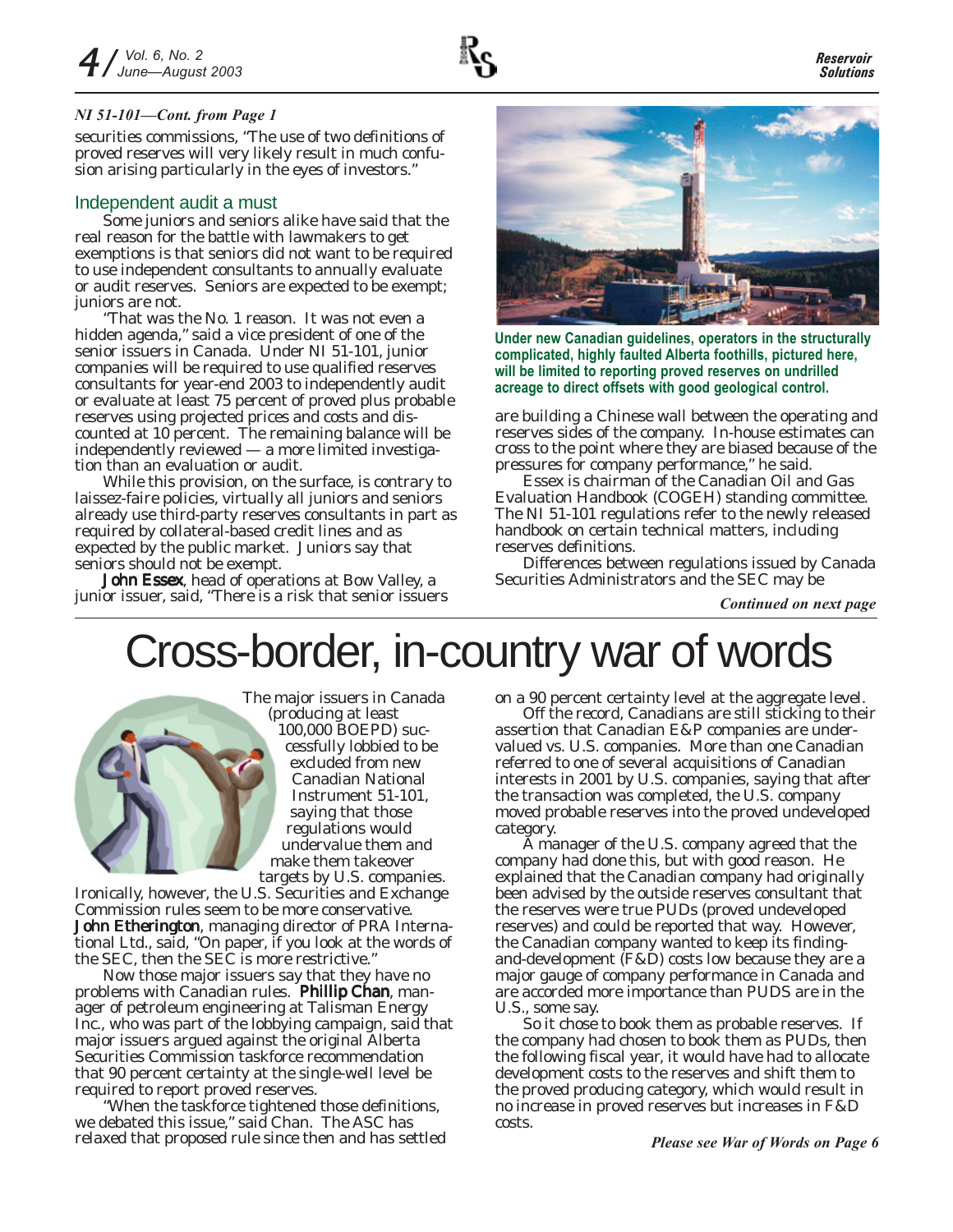significant enough in some cases to warrant close scrutiny by investors trying to compare relative values of E&P companies on either side of the border.

At the heart of these made-in-Canada changes was an attempt at more financial transparency for investors. While the Enron scheme hoodwinked investors on a grand scale, on a smaller scale, investors were duped by misrepresentations in the mining and E&P industries in Canada a few years ago. The Bre-X gold scandal was followed by four takeovers of Canadian E&P companies in 1998 — Blue Range Resource, Remington Energy, Amber Energy and Barrington Petroleum — in which reserves were reported to be overstated.

These were flashpoints for implementing the new disclosure rules, adding impetus to the work of the Alberta Securities Commission task force which eventually released draft recommendations that universally have drawn more praise than criticism.

aggregation," said John Etherington, managing director of PRA International Ltd. He is working on Volume 2 of the handbook.

While probabilistic aggregation of proved reserves from different wells or reservoirs within a given field may be acceptable to the SEC, the agency says this "can result in larger reserves estimates than simple addition would yield. We require a straight forward reconciliation of this for financial reporting purposes."

Using aggregation, the more properties in the portfolio, the greater the portfolio effect, so larger leaseholders benefit more than smaller ones. Large producers will be justified in booking greater field-level proved reserves with correspondingly lower certainties because when the reserves from numerous properties are added together, the overall certainty level significantly increases. On the other hand, to meet the target P90, companies with thin portfolios (fewer properties) may have to carry fewer field-level reserves on the books with

Statistics, damn statistics, etcetera

Some Canadian companies plan to use a statistical aggregation method up to the field level before totaling, which critics say will cause proved volumes to be greater than those under SEC rules. COGEH allows the use of aggregation without specifying exactly how this is to be done. The CIM/SPEE plans to provide details in the soon-to-be-published Vol. 2 of COGEH, which is

**Sunrise in the Helmet field in northeast British Columbia symbolizes hope for other large gas finds. Producers there expect clarifications of gas resource definitions in COGEH Vol. 2.**



expected to provide additional guidance, but not make major changes.

Investors will have to understand the ramifications of probabilistic aggregation of reserves — a tall order considering that deterministic, not probabilistic, models are traditionally used for valuations. Even engineers trained in statistics are questioning the effect of this in practice and the mixing of probabilistic and deterministic methods in COGEH.

Although the Canadian regulations actually skirt the aggregation issue altogether, they do not preclude its use. This means that COGEH becomes the defacto standard, allowing for the beneficial "portfolio effect" of aggregation of proved reserves.

COGEH cites as a rule of thumb that an evaluator can arithmetically add entity- or field-level deterministic estimates of proved reserves of lesser probability (for instance, a judgmental > P65) that will result in a greater overall probability (P90) at the portfolio or aggregate level, provided enough entities are added together.

"There may be scenarios in which the COGEH aggregate, constant-price-case proved volumes will exceed those estimated using SEC guidelines because of a difference of philosophy on probabilities and

very first time, some observers say. One Canadian petroleum evaluation engineer flatly said, "Investors will not understand aggregation."

Etherington also said that aggregation causes a problem when a large company divests individual properties. "Before taking a property to market, a seller will have to reconcile differences by 'disaggregating' at the field level so buyers are not upset by P60s," he remarked. Proved reserves for public disclosure that are different than proved reserves on a propertyby-property basis for commercial purposes (acquisitions and divestitures) may require more than one engineering report, say critics.

Those in the U.S. used to equating P90, P50 and P10 numbers to probabilistic analysis are also in for a surprise, because the Canadian guidelines use those numbers in a deterministic sense. "COGEH promotes the concept that a deterministic estimate has an inherent 'inferred' associated certainty level," said Etherington. "In a philosophical sense, it's mixing probabilistic and deterministic. Neither the SEC or SPE (Society of Petroleum Engineers) will support COGEH's current approach to aggregation."

Aside from creating different standards between

correspondingly higher certainty levels.

If the small and large companies are partners in a field and are both clients of the same consultant, "this could result in an evaluator having different reserves estimates for the same field," said one evaluator in Canada. This threatens to confuse investors — the very group that Canadian companies want to attract by reporting reserves under legislative standards for the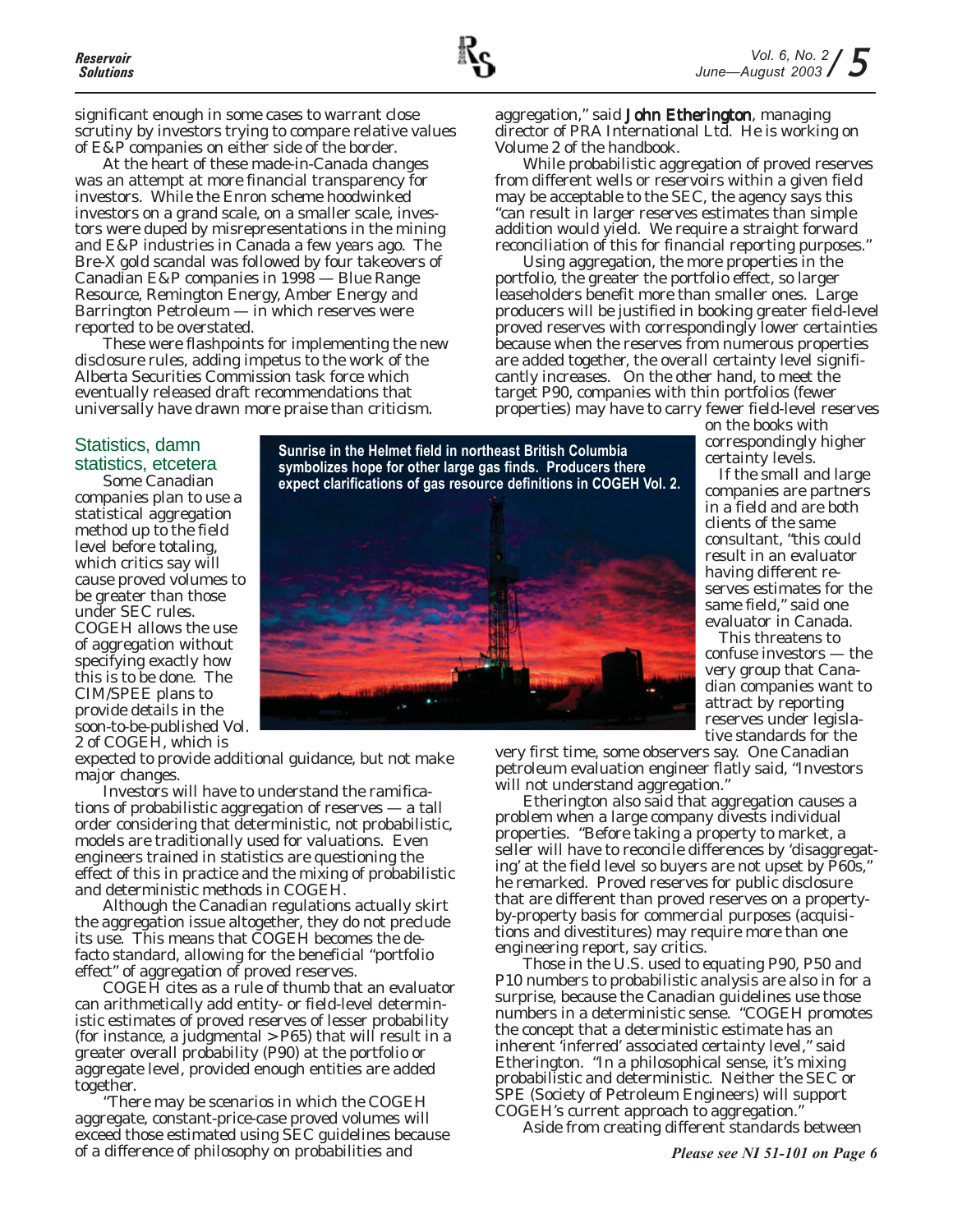U.S. and Canadian companies, aggregation has its advocates, who say that it better reflects real-world risks when dealing with large and small companies. "I support the portfolio effect," said **Rob Morgan**, vice president of engineering at Petrovera Resources Ltd. "The success or failure of a single well or reserves entity is a more significant element of a junior company's portfolio and thus poses a greater risk than the same well or entity for a senior producer."

While most of the debate is focused on the differences between U.S. and Canadian standards, others point to compatibilities. Glenn Robinson, the senior petroleum evaluation engineer at the ASC, said that he presented NI 51-101 and COGEH to the SEC petroleum engineers and after an informal review, they commented on the similarities of definitions for proved reserves. "We are singing out of the same hymn book," one SEC engineer told Robinson, according to him.

As far as disaggregating for divestitures, Robinson, a former president of Sproule Assocs. Ltd. consulting firm, said, "This is a big red herring that everybody's running around with. The SEC does not recognize probable reserves, so the financial guys have glommed on proved reserves."

He recommended that buyers and sellers look at "expected reserves" of the marketed properties, which he equates to P50s or proved plus probable reserves. Because probables are not recognized in the U.S., "proved reserves have been driven up to where they are above expected reserves," Robinson remarked.

## More differences, similarities

COGEH allows for the booking of proved reserves

## *War of Words—Cont. from Page 4*

"In Canada, we look at F&D costs. We prefer to drill and book reserves at the time of drill," the manager said.

Henry Lawrie, a consultant at Ross Smith Energy Group and the former chief accountant at the ASC, criticized this Canadian practice. "If I am a shareholder, then I resent that the company did not report PUDs, because then it is undervalued. What they say is conservative is nonsense, because they are understating reserves."

Lawrie faults the current calculation method, saying that the soon-to-be-replaced 2-B Canadian guidelines ignored F&D costs at beginning of year and at year end. He added that NI 51-101 solves this

problem by requiring a calculation for F&D costs whereby they are derived by adding the total costs incurred for the year to year-end accruals minus beginning-of-year accruals divided by increases in proved reserves.

This method has its critics though, as Glenn **Robinson**, the senior petroleum evaluation engineer at the ASC, said, "Trying to calculate F&D costs at one

in subject or analog EOR fields with successful pilot wells or projects. Although COGEH differentiates its definition from the SEC one, in truth, the SEC interpretation was published in 2000 and is similar to the Canadian guideline.

"The SEC has not changed its definitions for booking EOR reserves. It just reinterpreted and clarified the definition to allow the booking of reserves through reliance upon appropriate analogs with successful pilots or full-scale operations," said Ron Harrell, CEO at Ryder Scott. A review of comment letters to the CSA indicates that this issue was not extensively debated and is presumably not a hot button topic.

For the first time, Canadian companies will be subject to a reserves definition that specifies that proved reserves extensions on undrilled acreage are generally limited to directly offsetting drilling spacing units within good geological control. Those companies will also be restricted from booking proved reserves below the lowest known penetrated hydrocarbons (LKHs). Both of these are similar to SEC regulations and should not cause problems in compliance because they constitute good engineering practices, even though lately some companies have made compelling cases for booking reserves below wellbore LKH based on MDT pressure-gradient data.

Ultimately, E&P companies, independent evaluators and investors will have to see how these new rules are interpreted and applied beginning at yearend 2003. Between now and then, study and debate will be at the forefront.

Phillip Chan, manager of petroleum engineering at Talisman Energy Inc., said, "The interpretation is not resolved yet. The rules are."

point in time is nonsense." Beyond that, he cited what he believes is a more fundamental problem with the calculation — the mandated use of an artificial 6-to-1 ratio for conversion of gas to equivalent oil volumes.

Robinson said that F&D costs ought to be calculated on a value basis, so that the net economic return for oil in the ground and the net return for gas in the ground reflect individual commodity prices and associated expenses. This method would take into account differences in prices between such commodities as light and heavy oil where the differential is

significant.

Others say that even though the 6-to-1 conversion perhaps overstates the BOE of gas relative to its value contribution, successful government regulation of an alternative value-based method would be

almost impossible under a standardized measure approach. Lawrie said that it would be difficult to get companies to change from the 6-to-1 ratio, which is consistent with the Canadian Institute of Chartered Accountants guidelines for calculation of depreciation, depletion and amortization.

There is universal agreement on one issue — they all agree to disagree.



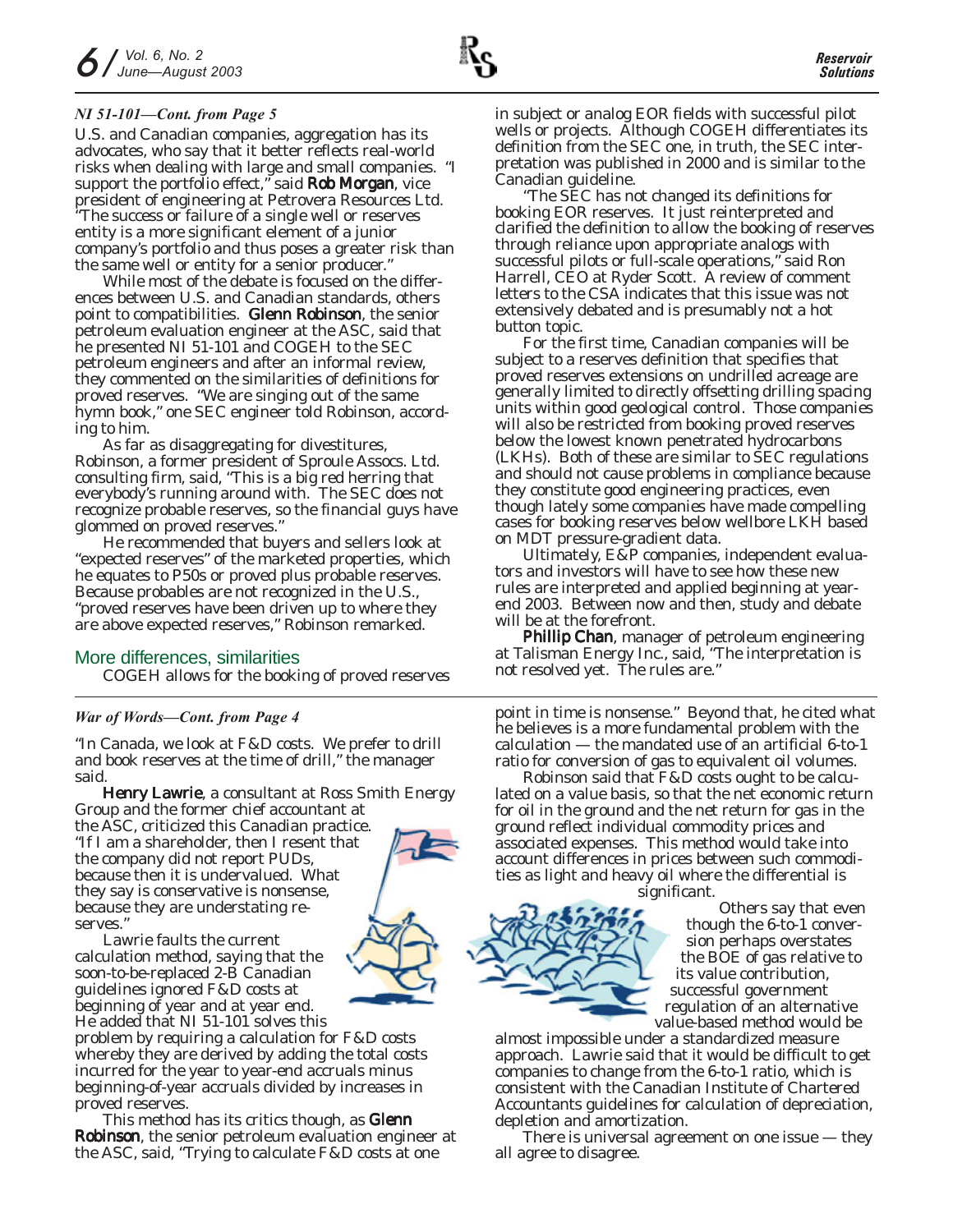

## Data from pressure limits tests are not compelling enough to prove up reserves below LKH, says SEC



*Editor's Note: This revised excerpt, from an article that the Oil and Gas Journal planned to publish June 23, summarizes a case study*

*presented at the Society of Petroleum Engineers forum with the U.S. Securities and Exchange Commission late last year. Tom Gardner, vice president at Ryder Scott, and Ron Harrell, CEO, cited several "mini case studies" in their article.*

This industry presentation to the U.S. SEC focused on using pressure-limits testing to extend a proved reservoir limit downward in a reservoir below a log-derived lowest known gas level to the apparent gas-water contact (GWC) from the pressure-limits test. Presenter Fred Goldsberry of WaveX Inc. gave a plausible reason for the necessity of lowering a proved contact in an offshore gulf gas reservoir.

Drilling a producing well downdip from the discovery well is considered neither commercial nor necessary to drain the reservoir. The operator, however, in this case was seeking to increase the borrowing base to fund additional development and questioned whether a downdip well had to be drilled to prove up reserves used as collateral.

Goldsberry discussed how deep the proved limit can be pushed below lowest-known gas by pressurelimits testing. He proposed testing the well in radial flow and using the distance of a radius of investigation that encounters no reservoir limits to be accepted as the minimum distance to a GWC. The acceptance of the radius of investigation as the minimum distance

to a GWC creates a lower

lowest-known gas contour. The concept of pushing the proved GWC lower using pressure-limits testing was pursued further when the presenter discussed an elimination check of the geologic map.

Goldsberry reasoned that if the mapped distance to each succeeding boundary change is known, perhaps the evaluator can successively identify map features with increasing radii and extend LKG downdip on the map. The idea is that as long as the evaluator confirms the limit with a slope shift in the pressure data plot at the appropriate radius of investigation, it is logical to assume that a downdip limit has not been encountered.

The various limits inferred by slope changes in the drawdown test data confirmed the accuracy of the geologic map and seismic data. After confirming that several observed reservoir limits closely corroborated the map data, another boundary was seen that tied with a seismic anomaly believed to be a gas-water contact.

The questions posed to the SEC engineers were: Can the clear radius of investigation be used to push the LKG downdip?

 How many additional limits can be used to extend the LKG and what kind of corroborating evidence is necessary?

In response to the proposed use of pressure-limits tests to push the proved contact below the lowestknown gas from the log data, one SEC engineer stated that he would be "...very uncomfortable with doing that based on seismic and pressure-transient analy-

**Limit 1**

**Limit 2**

**Limit 3**

**Limit 4**

sis." He reasoned that although an evaluator may be able to determine the contact, he still has no data on the reservoir below the lowest known gas, including saturations, porosity and net pay.

The SEC engineer said that the presenter demonstrated a very good method of determining probable reserves but that this case does not rise to the level of certainty of proved reserves by SEC standards.

**Goldsberry used this slide to question whether operators can extrapolate to an "effective gas water contact" (Limit 4) from the confirmed lowest known gas. Limit 1 is reached by the logical extension of the LKG. Limit 2 is the known, confirmed geologic limit extended to LKG. Limit 3 extends the LKG downdip by same logic.**